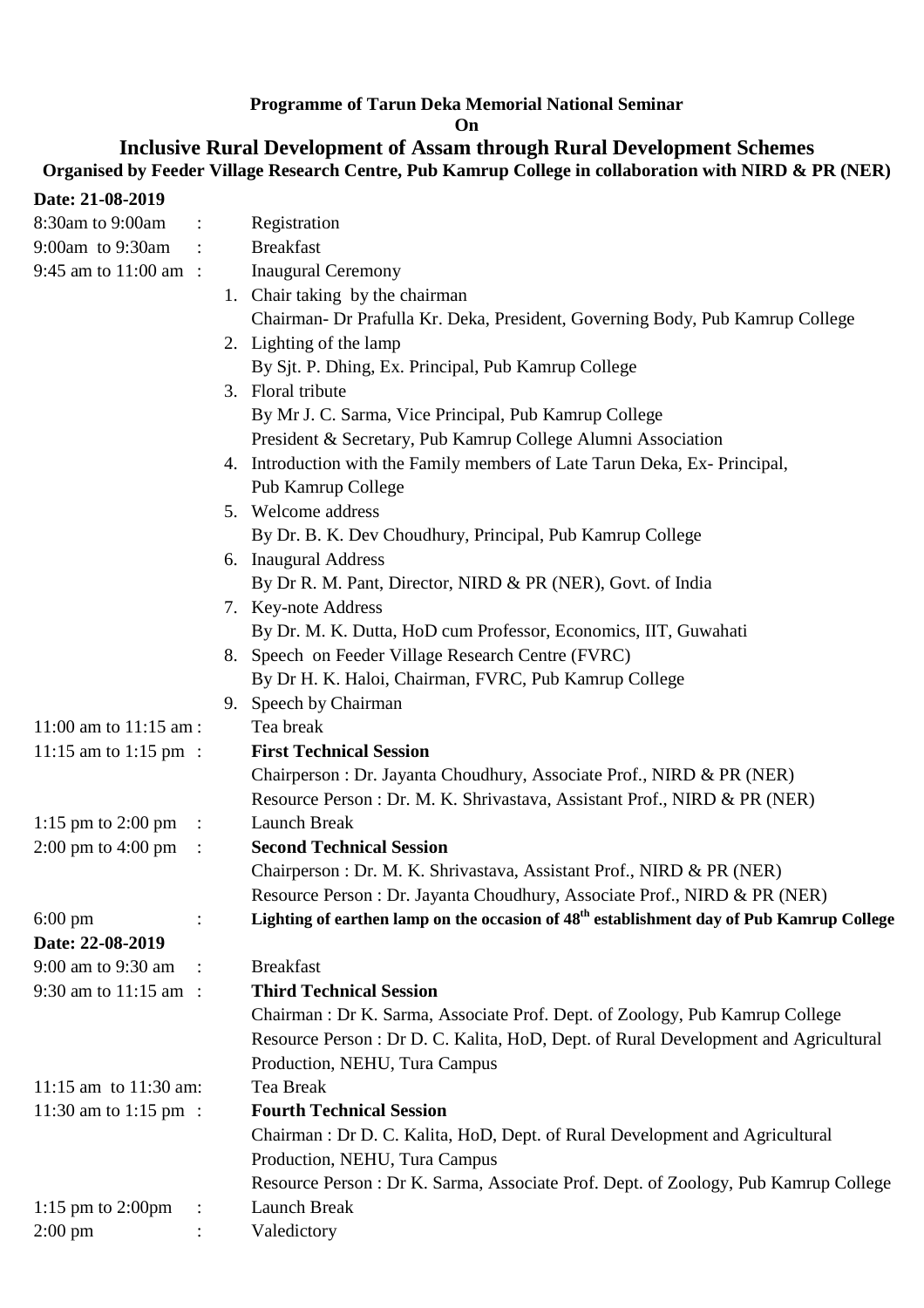## **PAPERS TO BE PRESENTED IN FIRST TECHNICAL SESSION (AGRICULTURE & RURAL DEVELOPMENT)**

| SI.<br>N <sub>0</sub> | <b>Paper title</b>                                                                                                                                                                                                      | <b>Name</b>                                                                   |
|-----------------------|-------------------------------------------------------------------------------------------------------------------------------------------------------------------------------------------------------------------------|-------------------------------------------------------------------------------|
|                       | Performance Enhancement Of Multi-Metallic Graphene Based Sensor<br>Chip For The Detection Of Ssdna Strain Of Mycobectarium<br>Tuberculosis In Rural Areas Through Portable Surface Plasmon<br>Resonance (Spr) Biosensor | Azharul Alom <sup>,</sup> Dhanjit<br>Das, Prantu Dutta,<br>Shakuntala Laskar, |
| $\overline{2}$        | Efficacy Of Biocontrol Agent Against Rice Blast Disease: A<br><b>Preliminary Study</b>                                                                                                                                  | Beauty Deka, Chintu<br>Mani Saikia And<br>Dipak Konwar                        |
| 3                     | Agricultural Development And Employment Opportunities In India                                                                                                                                                          | Shimanta Gogoi                                                                |
| $\overline{4}$        | Farmer Participation In Agricultural Schemes And Their Livelihood<br>Perspective                                                                                                                                        | Ujjal Deka And Chandan<br>Bhuyan                                              |
| 5                     | Influence Of Information And Communication Technology (Ict) In<br>Agriculture In West Garo Hills District, Meghalaya                                                                                                    | Anuradha Seal And Dr. D.<br>C. Kalita                                         |
| 6                     | Problems And Prospectives Of Rice Cultivation Of Greater Malibari<br>Satra Area<br>In Chamaria Revinew Circle, Kamrup, Assam                                                                                            | Ganesh Ch. Das                                                                |
| 7                     | Traditional Rice Based Alcoholic Beverages Of Assam, North East<br>India:<br><b>Traditionalism And Its Applied Prospects</b>                                                                                            | Chayanika<br>Devi,<br>Dipak<br>Konwar'<br>Kamal<br>Sarma.<br>Pankaj Kalita    |
| 8                     | Resource Use Efficiency And Return To Scale Of Paddy Cultivation<br>In The West Garo Hills District Of Meghalaya                                                                                                        | Bonali A Sangma and Dr.<br>D.C. Kalita                                        |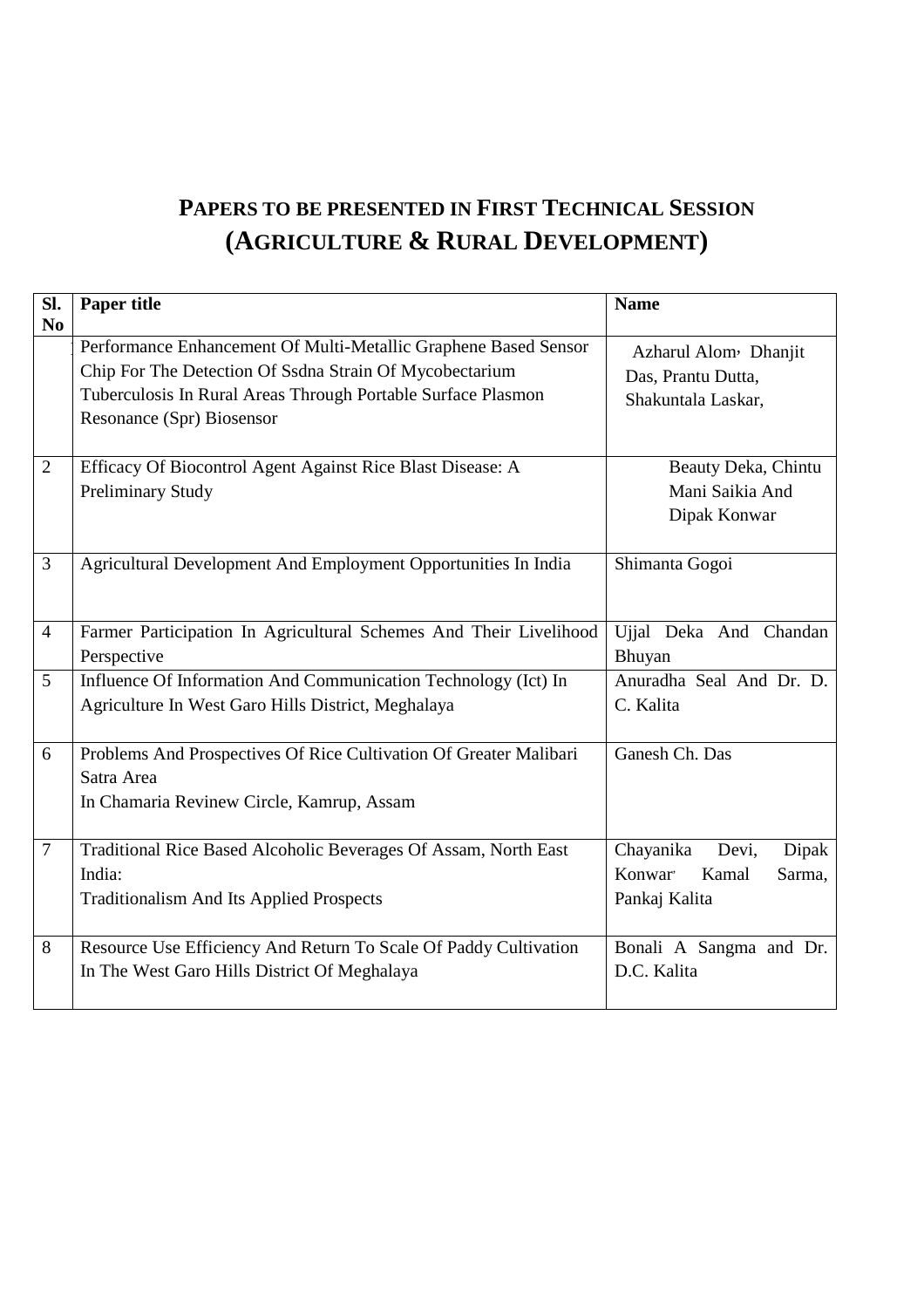# **PAPERS TO BE PRESENTED IN SECOND TECHNICAL SESSION (WOMEN EMPOWERMENT AND RURAL DEVELOPMENT)**

| Sl. No         | Paper title                                                         | <b>Name</b>                |
|----------------|---------------------------------------------------------------------|----------------------------|
| 1              | Women Empowerment In Assam: A Sign Of Positivity In Women           | Pranab Kalita              |
|                | Upliftment                                                          |                            |
| 2              | Role Of Women In Rural Development: With Special                    | Achyut<br>Kumar<br>Das,    |
|                | Reference To The Tiwa (Lalung) Women In Morigaon District           | Trishnashree Devi          |
|                | Of Assam"                                                           |                            |
| 3              | Rural Women Empowerment And The Garo Women: A Study Of              | Niharika Das               |
|                | Garogaon Of Sonitpur District.                                      |                            |
| $\overline{4}$ | Rural Women Empowerment In Lakhimpur District, Assam                | <b>Bishnu Konwar</b>       |
| 5              | Empowerment Of Rural Women Of Kamrup (R) District Of Assam          | Bhumika Rabha              |
| 6              | Political Participation Of Women: A Gender Perspective              | Hemasri Devi               |
| $\overline{7}$ | Self Help Groups : As A Movement Like Approach For Eradicating      | Runumi Bhattacharyya       |
|                | Rural Poverty And Empowering Rural Women                            |                            |
| 8              | Rural Women Empowerment Of Assam With Spacial Reference To          | Inuara Begum               |
|                | Muslim Women Of Dumunichowki Village Under Sipajhar Revenue         |                            |
|                | Circle Of Darrang District, Assam                                   |                            |
| 9              | The Problems Associated With Women Empowerment With The             | Dr. Manju Kalita, Ranjita  |
|                | Special Reference To Garimari Chapari Under The District Of Darrang | Goswami, Khanjana Deka     |
| 10             | Role Of Women In Economic Development : With Special Reference      | Mrs Rina Deka, Dr. Kalpana |
|                | To Education And Women Empowerment In Bangoan And Nagaon            | Misra                      |
|                | Villages                                                            |                            |
| 11             | Empowering Rural Women Trough Life Long Skill Learning: A Study     | Dr. Alaka Das              |
| 12             | Economic Empowerment of Rural Women through Micro                   | Nirmali Borkakoty          |
|                | <b>Entrepreneurship Development</b>                                 |                            |
|                | (A case study in the Sapekhati Development Block of Charaideo       |                            |
|                | District)                                                           |                            |
|                |                                                                     |                            |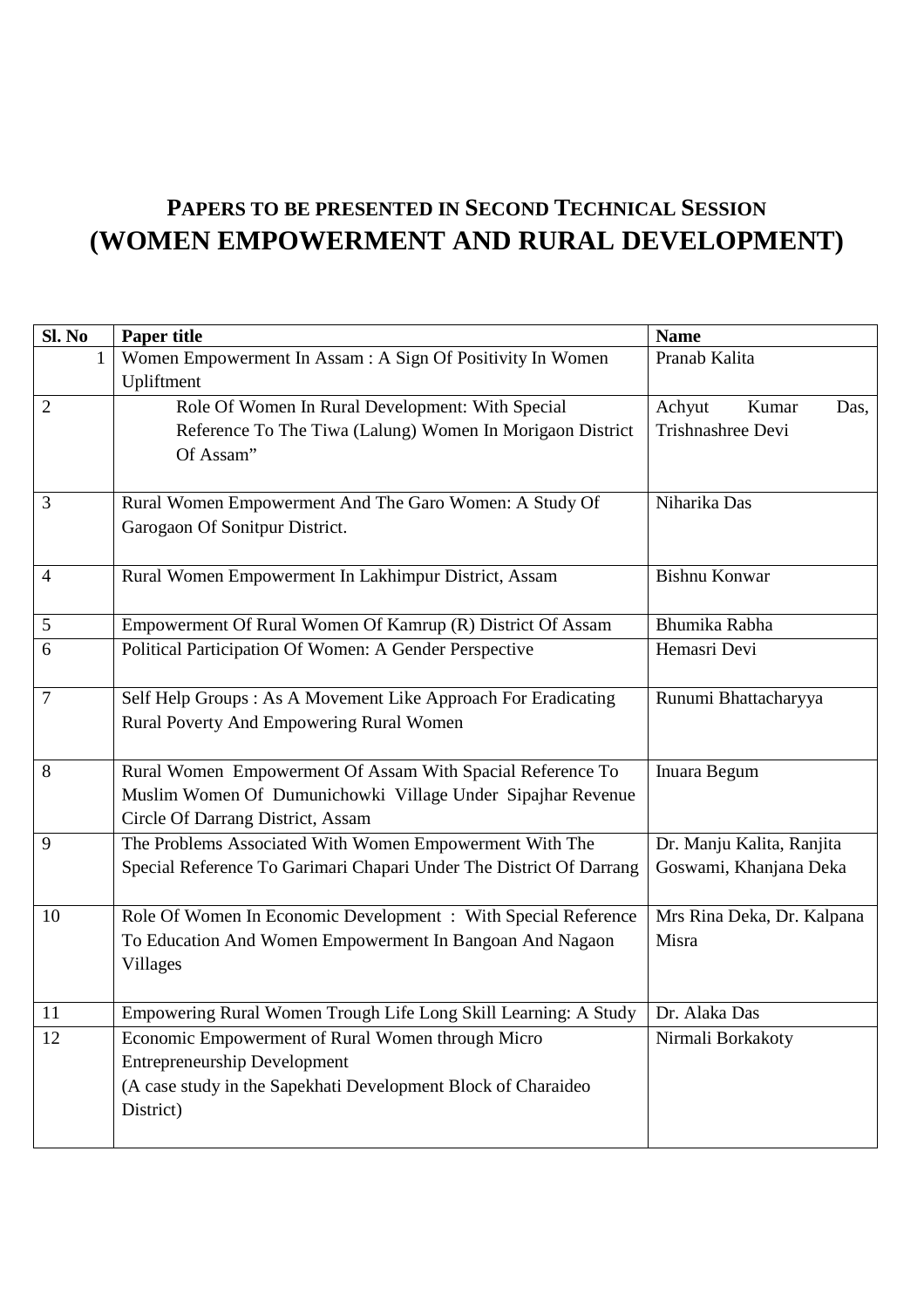## **PAPERS TO BE PRESENTED IN THIRD TECHNICAL SESSION (RURAL HEALTH AND ISSUES OF RURAL DEVELOPMENT)**

| Sl. No         | <b>Paper title</b>                                                  | <b>Name</b>                  |
|----------------|---------------------------------------------------------------------|------------------------------|
| 1              | Water Supply and Sanitation Facility in Rural areas of Digboi       | Sewali Hazarika Saikia       |
| $\overline{2}$ | A Study on Public Awareness about Government Health Schemes with    | <b>Sakarsing Boro</b>        |
|                | Special Reference to Bodoland Territorial Area Districts (BTAD)     |                              |
| 3              | A Study on Women's Access to Health Facilities with Special         | Jyotika Mohan                |
|                | Reference to Morigaon District, Assam                               |                              |
| $\overline{4}$ | AIDS Control Programme in Assam and issues of HIV positive          | Dipshikha Rabha              |
|                | Women in Cachar district                                            |                              |
| 5              | Rural Health-Sanitation, drinking water, medical etc. with special  | <b>Bandana Boro</b>          |
|                | reference to Bhogdabari village of South Kamrup district of Assam   |                              |
| 6              | Euphorbia Thymifolia A Medicinal Herb:                              | Jhumpa Bhattacharjee; Dr. S. |
|                | Anti Bacterial Assay Against Some Pathogenic Strain Usually Cause   | Paul Nandi; Shubhajyoti      |
|                | Infections In Human.                                                | Deka & Dr. Lahari Saikia     |
| 7              | Economics of Khasi Mandarin Orange in Sonapur Block of Kamrup       | Evelina Narzary and          |
|                | District, Assam                                                     | Prof. D.C. Kalita            |
| 8              | Role of Tourism in Rural Development with Special Reference to Hajo | Jayanta Kr. Das              |
| 9              | Understanding Youth Empowerment as Strength to Rural Remedy         | Gojen Daimari                |
| 10             | Issues In Development Of Rural Education: Perspective Of Parents    | Pratisha Padmasri Deka       |